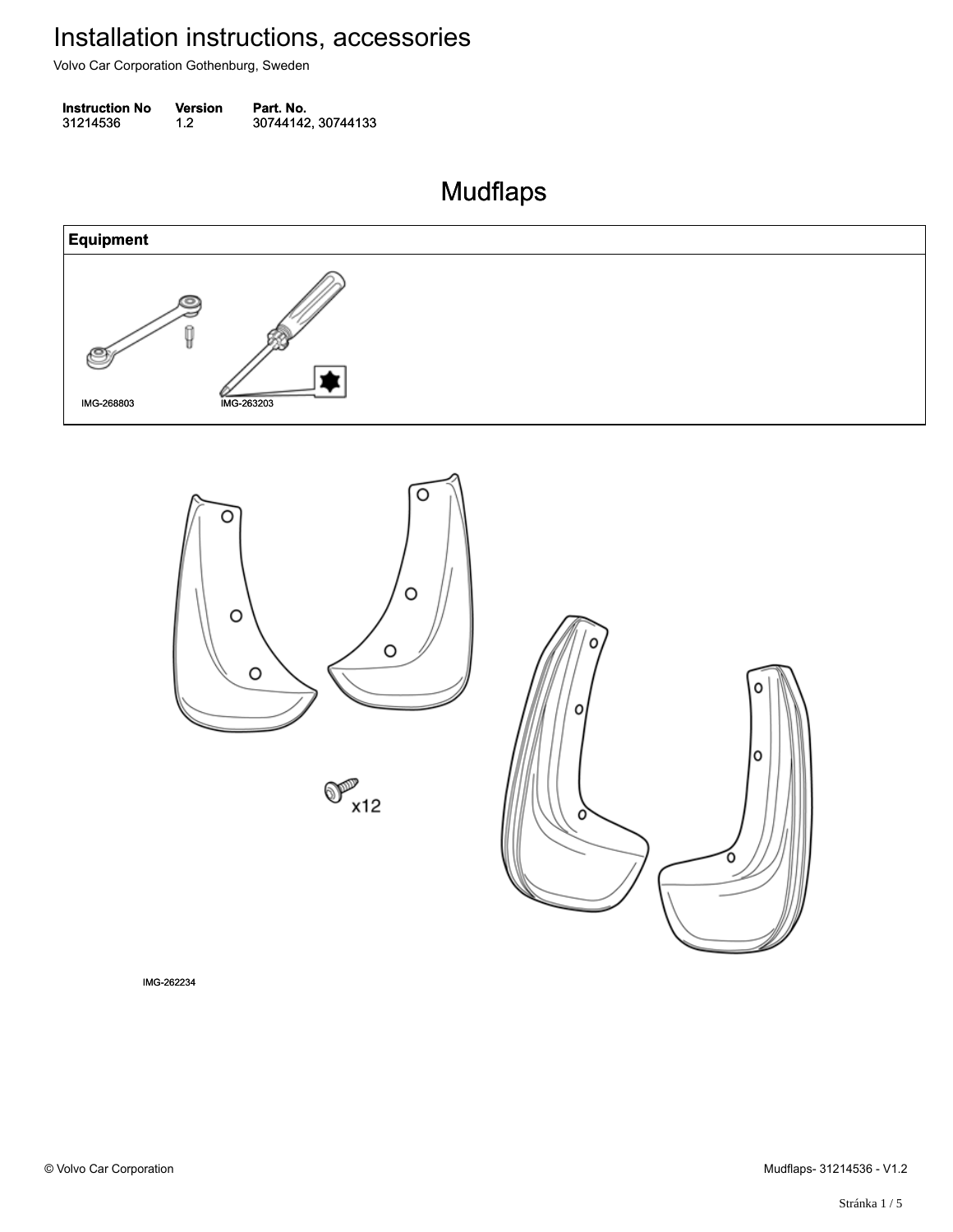# Installation instructions, accessories

Volvo Car Corporation Gothenburg, Sweden

| Any comments on this publication?<br>Please contact your nearest retailer. |        |  |         | Thank You! |
|----------------------------------------------------------------------------|--------|--|---------|------------|
| Publ.no:                                                                   | Issue: |  | Kit no: |            |
|                                                                            |        |  |         |            |
|                                                                            |        |  |         |            |
|                                                                            |        |  |         |            |
|                                                                            |        |  |         |            |
|                                                                            |        |  |         |            |
| From:                                                                      |        |  |         |            |
| Address:                                                                   |        |  |         |            |
| Telephone:                                                                 |        |  |         |            |
| Telefax:                                                                   |        |  |         |            |
| IMG-213320                                                                 |        |  |         |            |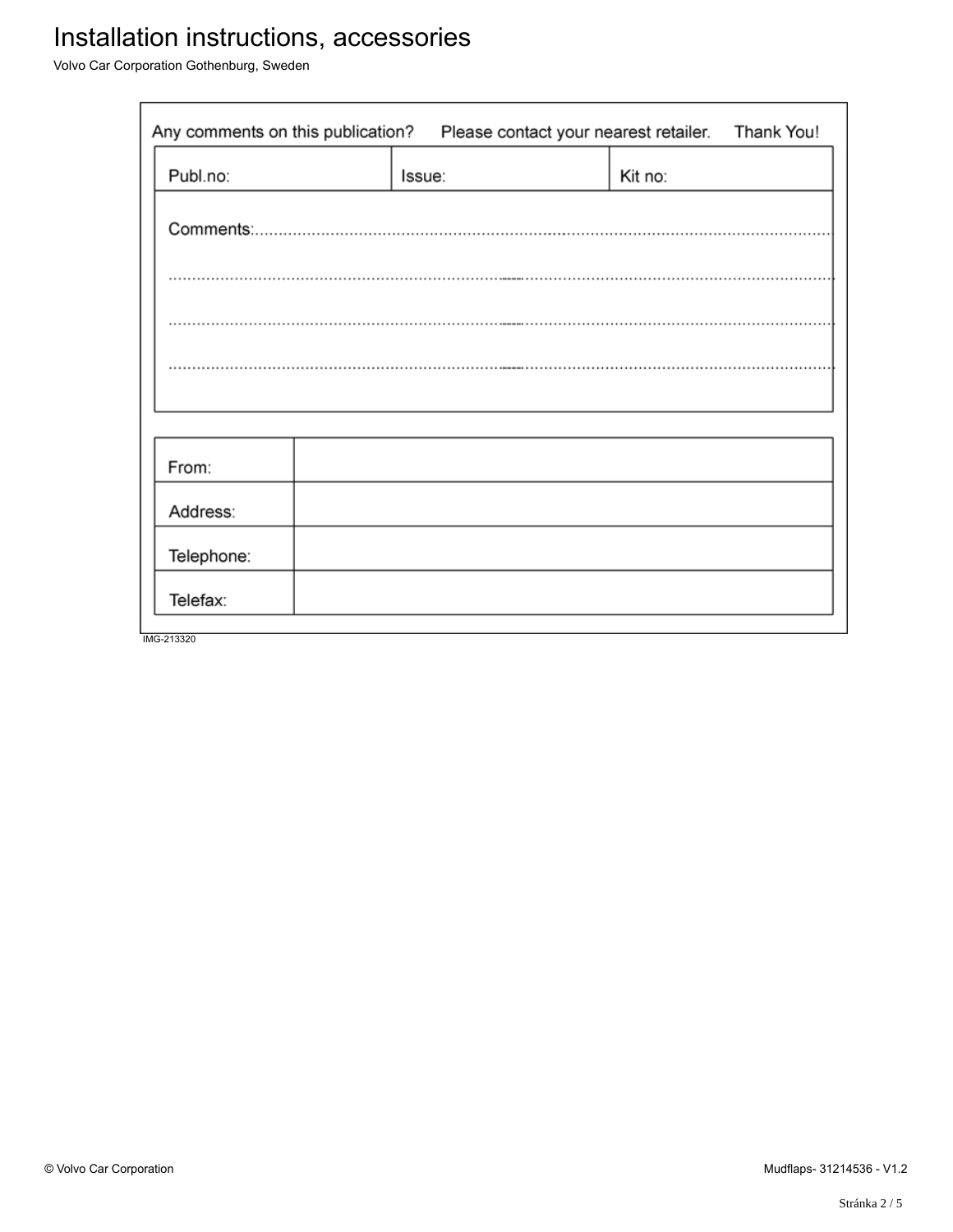Volvo Car Corporation Gothenburg, Sweden

### **INTRODUCTION**

Read through all of the instructions before starting installation.

Notifications and warning texts are for your safety and to minimise the risk of something breaking during installation.

Ensure that all tools stated in the instructions are available before starting installation.

Certain steps in the instructions are only presented in the form of images. Explanatory text is also given for more complicated steps.

In the event of any problems with the instructions or the accessory, contact your local Volvo dealer.

### **Note!**

Carry out the procedures on both sides of the vehicle.

#### **Mudflaps, front**



Remove the three screws.



IMG-262224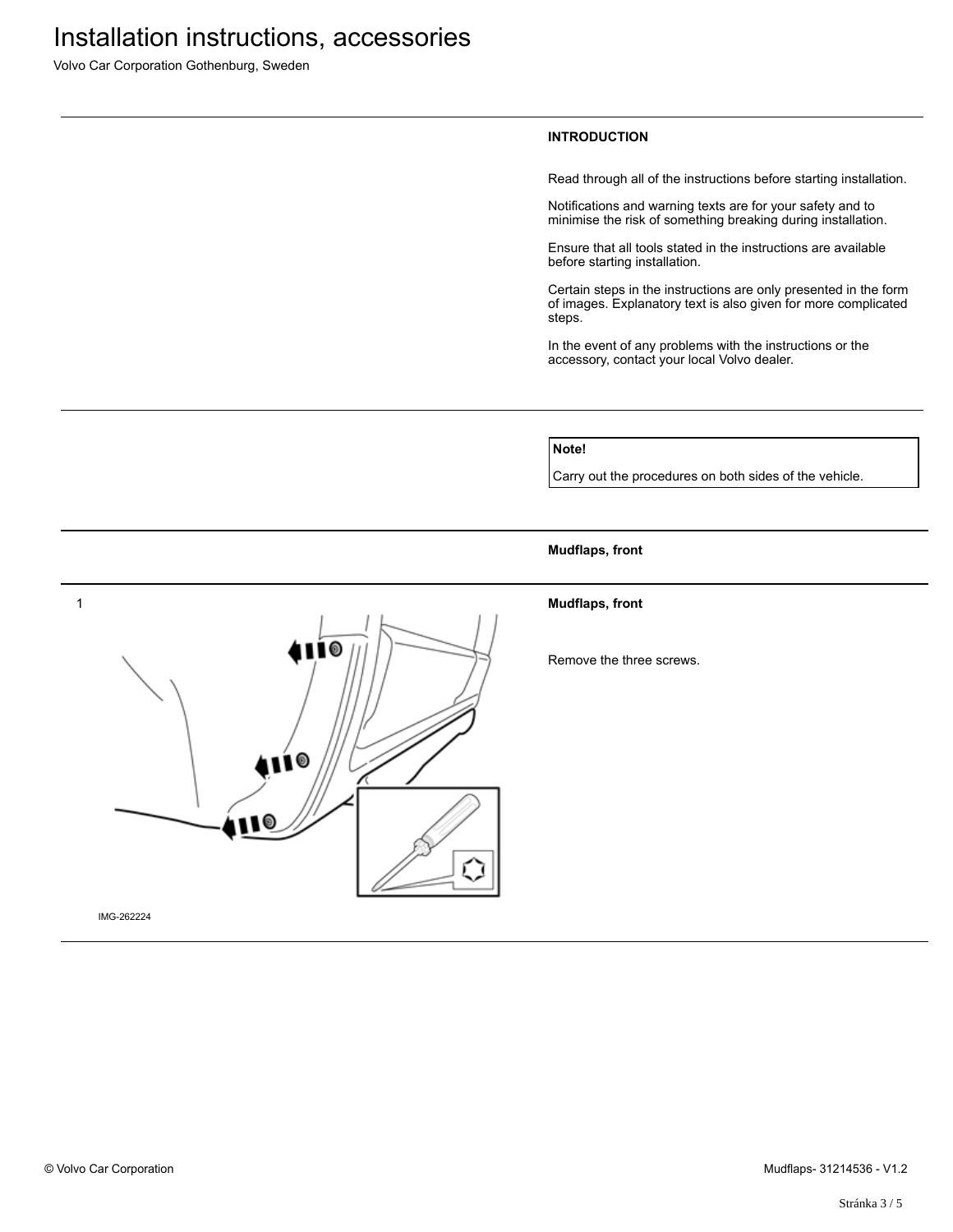## Installation instructions, accessories

Volvo Car Corporation Gothenburg, Sweden



### **Install:**

the mudflap

three new screws from the kit.

Tighten.

### **Mudflaps, rear**